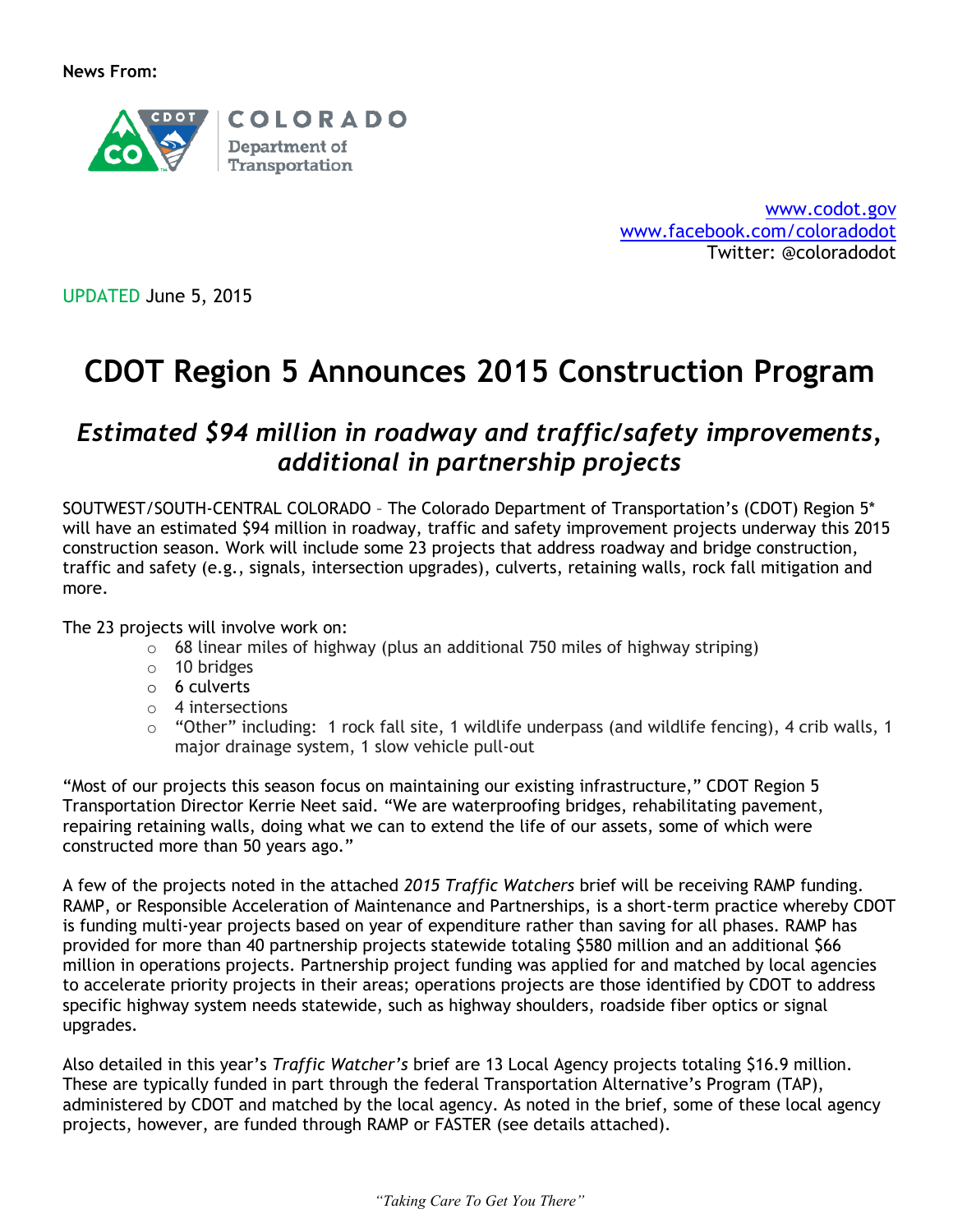The *2015 Region 5 Traffic Watchers* project brief will be updated as projects are awarded and will updated online at [https://www.codot.gov/travel/assets/construction-reports/2015-traffic-watchers-sw.pdf.](https://www.codot.gov/travel/assets/construction-reports/2015-traffic-watchers-sw.pdf)

**PROJECT INFORMATION:** Updated information regarding traffic impacts on this or other CDOT projects is available at<https://www.codot.gov/travel/scheduled-lane-closures.html> or by calling 511. To receive project updates via wireless device or e-mail, visit [www.codot.gov](http://www.codot.gov/) and click on the icon at the bottom of the page. The link takes you to a list of items/areas you can subscribe to.

*\*CDOT Region 5 includes the counties of: Alamosa, Archuleta, Conejos, Costilla, Chaffee, Dolores, La Plata, Mineral, Montezuma, Montrose (southwestern section), Ouray, Rio Grande, Saguache, San Juan and San Miguel.*

### **TRAFFIC WATCHERS**

Region 5 Projects for Summer/Fall 2015

#### **DURANGO ENGINEERING RESIDENCY 1**

#### **US 491 NM State Line North, Montezuma County; 19202**

**Project Cost (see note at bottom on costs):** \$21 million budget

**Contractor:** Skanska Civil, Rocky Mountain Division

**Work:** The project is making the following improvements:

- On US 491 from MP 0 to 6.4 (MP 6.4 is also US 160 MP 18.3), the roadway surface will receive a "leveling course" of asphalt to smooth the existing surface, and will then be resurfaced with asphalt.
- On US 160/US 491 from (US 160) MP 18.3 to MP 21, and MP 23 to 26, the highway will receive a fulldepth reclamation, which takes the highway down to a recycled gravel surface and rebuilds with several inches of new asphalt. (There will be no work between MP 21 and 23, as passing lanes and new asphalt were placed here in 2009).
- From US 160/US 491 MP 26 to 27.5 (at Towaoc, about a mile north of Mike Wash Road), the project will provide a "mill and fill" as a resurfacing measure—this stretch was resurfaced more recently and does not require the full overlay process.
- Finally, the project will include lighting at the US 160/US 491 junction, as well as guardrail upgrades.

**Improvements on:** 14 miles, 3 bridges, as well as guardrail and lighting **Average Daily Traffic:** 4,800 – 6,300

**Project Benefits:** Provides a very specific remedy to each section of highway depending on its current condition, creating a smooth roadway from the state line to Cortez; improves highway safety through guardrail, lighting widened shoulders and flatter slopes.

**Work Hours/Impacts:** Single-lane, alternating traffic and speed reductions from 7 a.m. to 7 p.m., Monday through Friday; 12-foot width restriction on US 491 portion (MP 0 to 6.4).

**Duration:** July 2014 through early August 2015, with a winter suspension **Project Information:** (970) 565-2055

**US 160 Bayfield to Yellow Jacket Pass, Archuleta County; 19710**

**Project Cost:** \$7.7 million budget

**Contractor:** Old Castle SW, Inc.

**Work:** This project consists of deep patch repair of the pavement, a one-inch leveling course and a pavement overlay. Work includes new guardrail, pavement markings and other safety improvements from MM 103 at the east end of Bayfield east to MM 117 at the bottom of Yellow Jacket Pass. **Improvements on:** 14 miles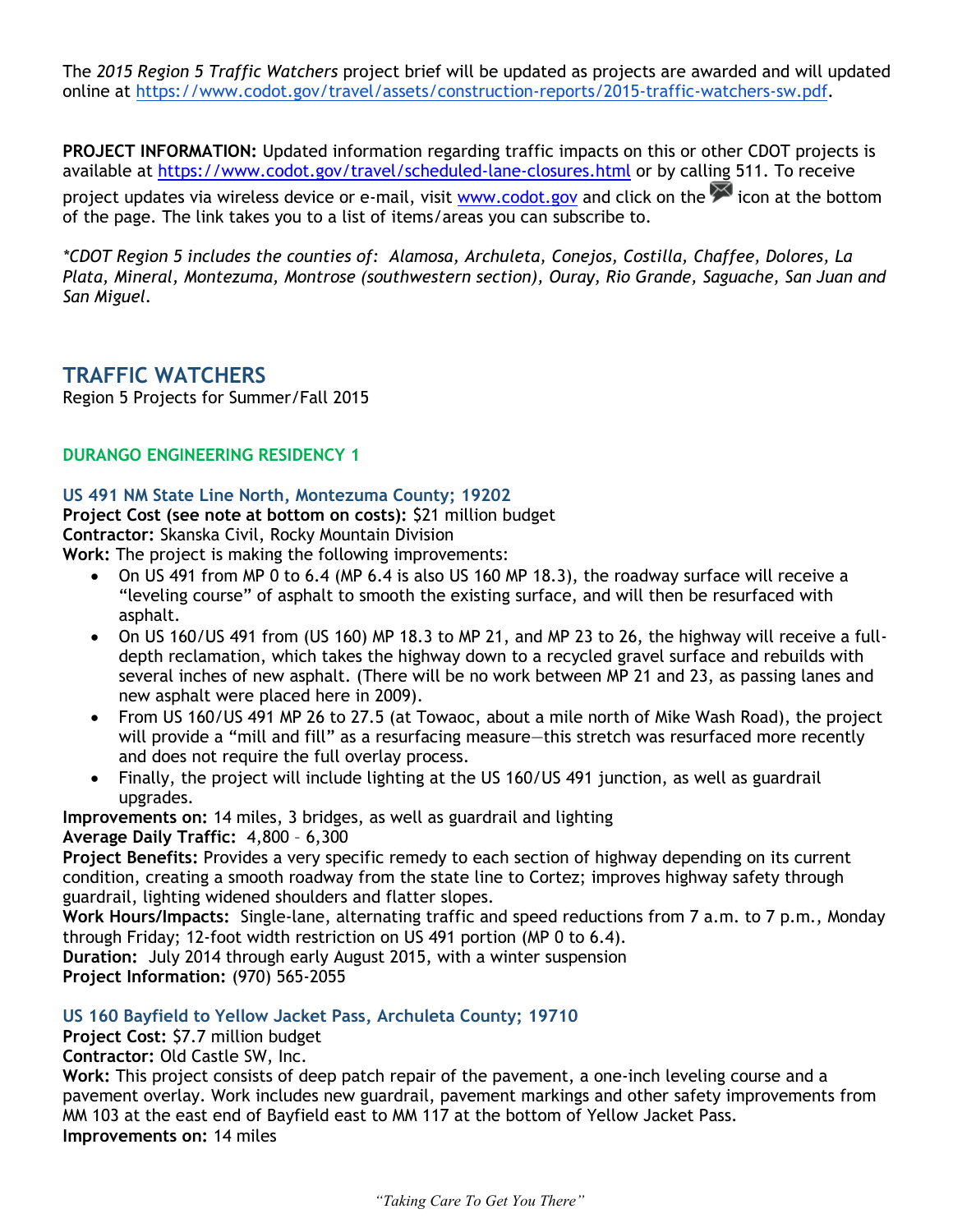**Average Daily Traffic:** 4,100

**Project Benefits:** The deep patch repairs, an inch of leveling course and three inches of new asphalt will extend the life of this heavily traveled stretch of highway.

**Work Hours/Impacts:** Monday through Friday, with hours changing as summer progresses—from 30 minutes after sunrise to 30 minutes before sunset. There are 15-minute delays and single-lane, alternating traffic through the work zone.

**Duration:** March 23, 2015 through August 2015 **Project Information:** (970) 247-2172

#### **SH 172/151 Signalization, La Plata County; 19908**

**Project Cost:** \$1.8 million budget/RAMP<sup>2</sup> **Contractor:** Planned ad date is July 16, 2015 **Work:** This project consists of the signalization and intersection improvements in the Town of Ignacio at the intersection of SH 151 and SH 172. Partnership with the Town, La Plata County and the Southern Ute Indian Tribe. **Improvements on:** 1 intersection **Average Daily Traffic:** 5,900 – 7,700 **Project Benefits:** Improves safety, traffic flow and multi-modal mobility through this increasingly congested intersection. **Work Hours/Impacts:** TBD **Duration:** September 8, 2015, through December 23, 2015 **Project Information:** TBD

#### **SH 62 Chip Seal over Dallas Divide, Ph. II, San Miguel & Ouray Counties; 20332**

**Project Cost:** \$1.8 million budget **Contractor: Work:** Continues chip sealing of the corridor, starting from MM 5 (five miles northeast of Placerville) and extending east to MM 18 on the west side of Dallas Divide (three miles remain, from MM 18 east to Ridgway). **Improvements on:** 13 miles **Average Daily Traffic:** 3,400 **Project Benefits:** A chip seal provides preventative maintenance on a stretch of highway that is in good condition; it seals and protects the surface, prolonging its life. **Work Hours/Impacts:** TBD **Duration:** 30 working days (excluding weekends) during the summer; start date TBD **Project Information:** TBD

#### **SH 141 Priority Culverts, San Miguel County; 20380**

**Project Cost:** \$2 million budget **Contractor:** Planned ad date is June 25, 2015 **Work:** This project includes the lining of existing culverts at four locations south of Naturita on SH 141 at MP 41.51, MP 43.49, MP 44.89 and MP 54.91. **Improvements on:** 4 culverts **Average Daily Traffic:** 580 **Project Benefits:** Improves drainage through these culverts, as well as the integrity of the roadway above. **Work Hours/Impacts:** TBD **Duration:** September 2015 to March 2016 (with a winter suspension) **Project Information:** TBD

#### **DURANGO ENGINEERING RESIDENCY 2**

**US 550 Ridgway Rock Fall Mitigation, Ouray County; 19860**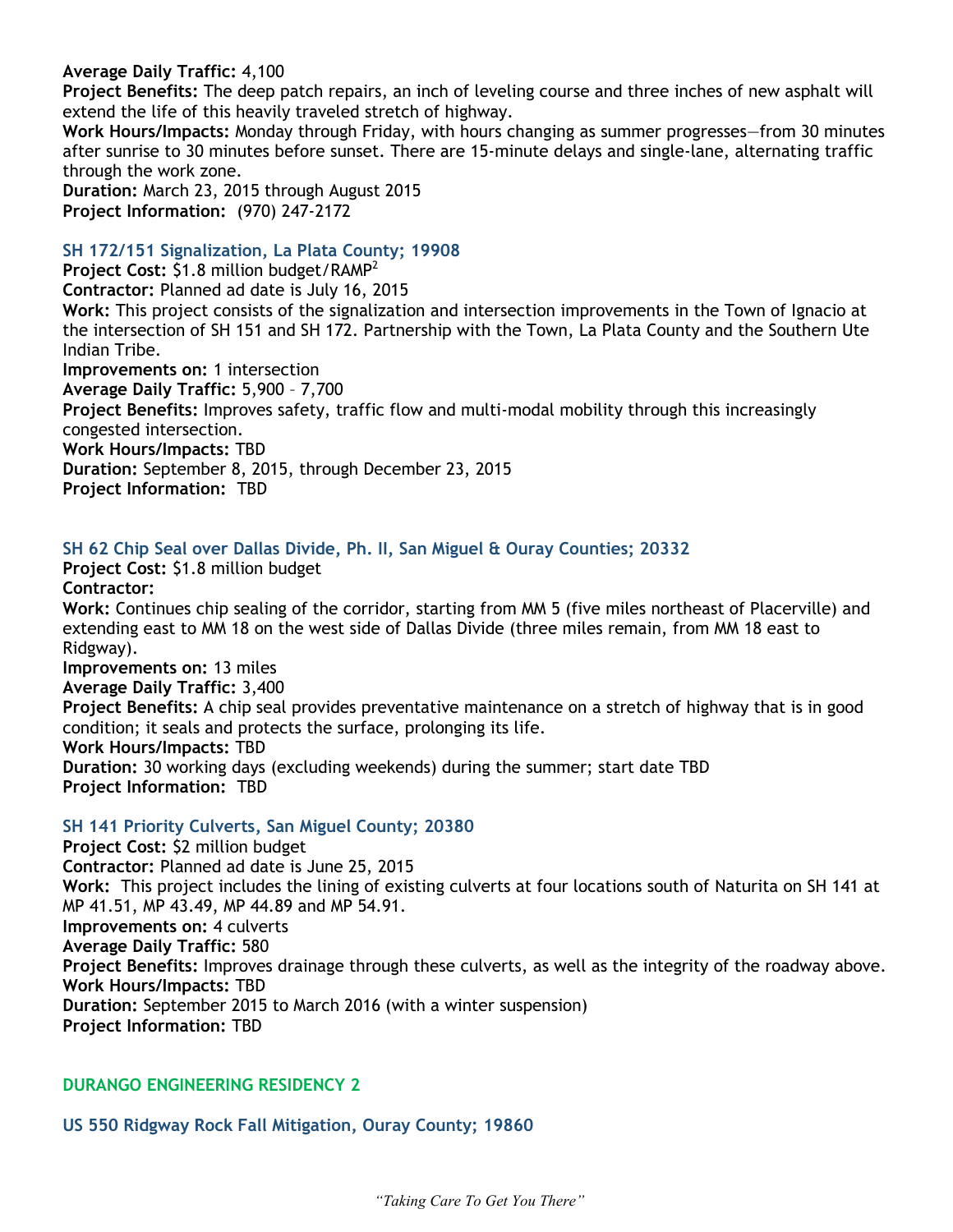## **Project Cost:** \$2.5 million budget

#### **Contractor:** Rock Solid Solutions

**Work:** This work involves extensive rock excavation between milepost (MP) 106 and 107, two miles north of Ridgway. Work includes drilling, blasting, rock scaling, installation of 37 anchors from which to hang approximately 16,000 square feet of wire rock fall mesh, and installation of approximately 20 25-foot long rock bolts. There will be 30 extra feet between the highway's edge and the hillside to serve as a rock catchment area. Finally, crews will install a 12-foot-high soil nail (retaining) wall at the base of the hillside. At project's end, crews will have removed some 22,000 cubic yards of rock material from the hillside.

**Improvements on:** 1 rock fall site

#### **Average Daily Traffic:** 6,600

**Project Benefits:** Reduces the risk of rock fall, improves safety for drivers by providing better sight distance

**Work Hours/Impacts:** Lane closures and full traffic stops in both directions for 20 minutes, Mon-Thurs, 7 a.m. to 7 p.m. and Fridays from 8 a.m. to 3 p.m. Delays may exceed 20 minutes as traffic queues are cleared. The multi-use trail will be closed during active blasting and rock scaling or any time that safety to the users may be at risk. The trail will be reopened as soon as safety conditions allow. **Duration:** March 23 through mid-October 2015

**Project Information:** (970) 549-4504

#### **Bridge Preventative Maintenance, Region-wide, 20305**

**Project Cost:** \$1.8 million budget **Contractor:** GA Western

**Work:** Project includes bridge deck repairs on multiple bridges, installation of waterproofing membrane, replacement of expansion devices, and resurfacing and re-striping of the roadway over those bridges. **Improvements on:** 6 bridges

**Average Daily Traffic: US 491** in Dove Creek mile point (MP) 60.9 (4,900); on **US 550** north of Hermosa at MP 36.62 (4,900); **US 160** between Bayfield and Pagosa Springs over the Piedra River at MP 121.32 (about 5,100); **US 160** between Bayfield and Pagosa Springs over Devil Creek at MP 124.9 (about 5,100); **SH 172** (MP 19.49) over the Florida River north of Ignacio (7,100); **US 160** over the Los Pinos River, at the west edge of Bayfield at MP 102.4 (between 6,800 and 9,300).

**Project Benefits:** Provides necessary maintenance to extend the life of these bridge structures. **Work Hours:** Normal working hours will be from 8 a.m. to 5:30 p.m., Monday through Thursday and 8 a.m. to noon on Fridays. In special cases, these hours may be extended. Weekend work may also occur, if a need is determined. There will be single-lane closures (with alternating traffic at some locations) and lane shifts throughout the course of the project. The speed limit will be reduced during working hours to 35 mph. Wide load restrictions are likely at all locations on US 160 during working hours. Truckers should check restrictions on CDOT's traveler information web site at [http://www.cotrip.org/truckers.htm.](http://www.cotrip.org/truckers.htm) There will be no wide load restrictions at the Ignacio, Dove Creek and Hermosa locations.

**Duration:** April 16 to August 28 2015; schedule is as follows: **APRIL 13- JUNE 1 on US 491** in Dove Creek at mile point (MP) 60.9; on **US 550** north of Hermosa at MP 36.62. **JUNE 1 – SEPT. 1** on **US 160** between Bayfield and Pagosa Springs over the Piedra River (MP 121.32) and on **US 160** between Bayfield and Pagosa Springs over Devil Creek (MP 124.9); and **SEPT. 1 – DEC. 1** on **SH 172** (MP 19.49) over the Florida River north of Ignacio and on **US 160** over the Los Pinos River, at the west edge of Bayfield (MP 102.4). **Duration:** April 13, 2015 through early December 2015 **Project Information:** (844) 253-3185, option 3

**US 160 Mancos Hill to Hesperus, La Plata County; 19632**

**Project Cost:** \$7.3 million budget

**Contractor:** Old Castle SW, Inc.

**Work:** This project resurfaces the highway from MP 62 at the Montezuma/La Plata county line to MP 71.1, about two miles west of SH 140.

**Improvements on:** 9.1 miles

**Average Daily Traffic:** 6,700 to 6,800

**Project Benefits:** Improves the surface condition of this stretch of highway.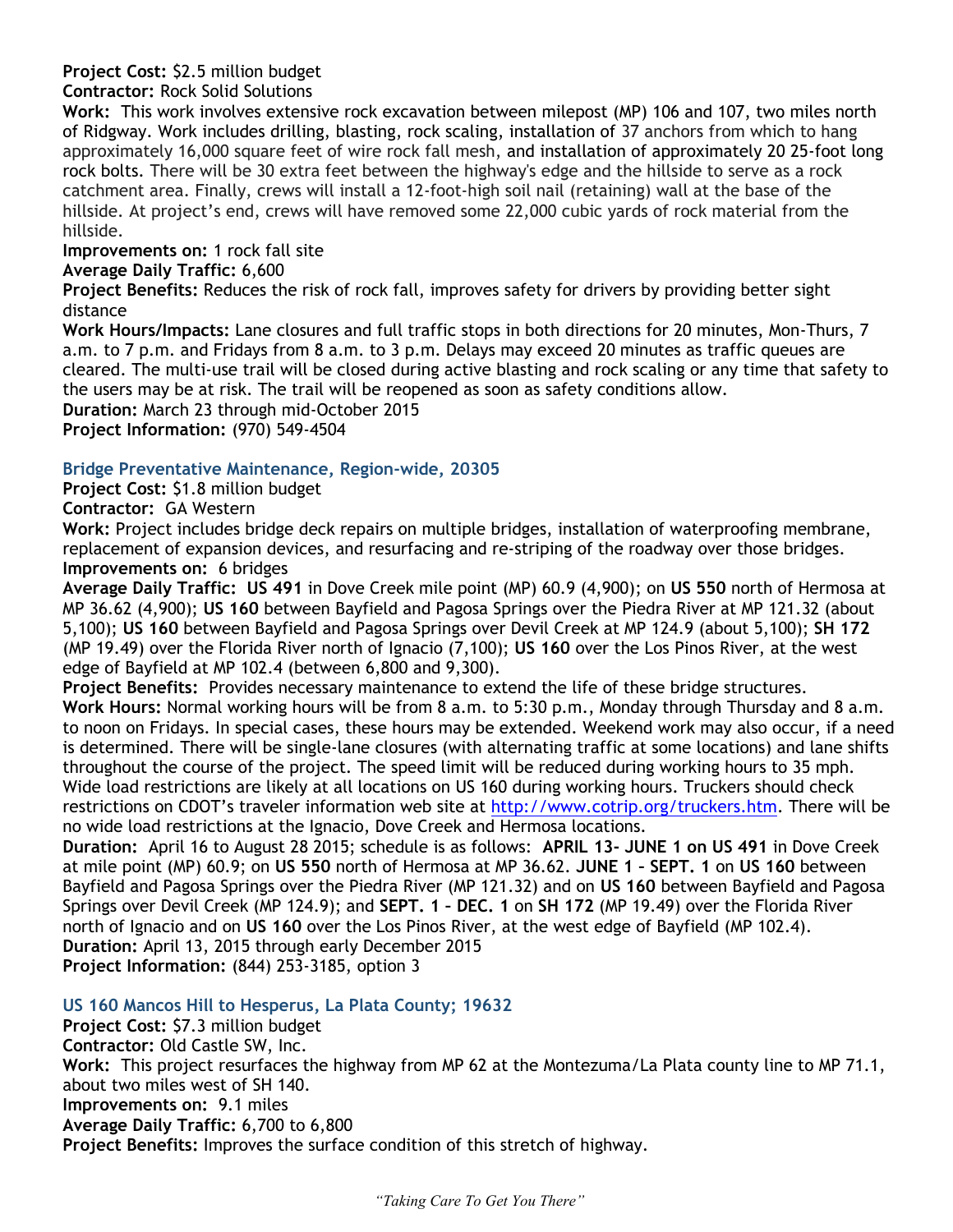**Work Hours/Impacts:** TBD **Duration:** Fall 2015 **Project Information:** TBD

#### **US 160 Wildlife Crossing at Dry Creek, La Plata County; 20430**

**Project Cost:** \$7.1 million budget **Contractor:** Crossfire **Work:** Constructs a large mammal underpass east of Durango between MM 97 and MM 98 (about five miles east of SH 172 junction); widens shoulders and installs wildlife fencing on either side of the highway. **Improvements on:** Constructs 1 large mammal underpass and wildlife fencing **Average Daily Traffic:** Between 9,200 and 9,600 **Project Benefits:** Provides safer wildlife migration and helps reduce wildlife-vehicle collisions. **Work Hours/Impacts:** TBD **Duration:** After Sept. 1 (due to migratory birds) through November 2015 **Project Information:** TBD

#### **SH 145 at CR P North of Cortez, Montezuma County; 19397**

**Project Cost:** \$1.6 million budget; RAMP **Contractor:** Old Castle SW Group, Inc. **Work:** This project constructs turn lanes north of Cortez at County Road P (approx. MP 4.1). Minor widening is needed to accommodate additional turn lanes. **Improvements on:** Busy highway intersection at curve **Average Daily Traffic:** 6,300 **Project Benefits:** Improves safety at this intersection by adding turn lanes. **Work Hours/Impacts:** TBD **Duration:** Late summer to mid-fall 2015 **Project Information:** TBD

#### **US 160 West of Pagosa Springs Priority Culvert, Archuleta County; 19791**

**Project Cost:** \$961,480 budget **Contractor:** Ad date is in fall 2015 **Work:** This project consists of the installation of a new culvert on US 160 at MP 136.61, about four miles west of Pagosa Springs. **Improvements on:** 1 culvert **Average Daily Traffic:** 8,700 **Project Benefits:** Upgrades a critical culvert to improve drainage and the integrity of the roadway. **Work Hours/Impacts:** TBD **Duration:** Fall 2015 and possibly spring 2016 **Project Information:** TBD

#### **US 550 Red Mountain Pass Crib Walls, San Juan & Ouray Counties; \***

**Project Cost:** \$5.8 Million budget **Contractor**: Rock & Company **Work:** This project consists of repairing five existing crib walls (between MP 88-91) on Red Mountain Pass south of Ouray, constructing a reinforced concrete slab underneath the roadway (at Ruby Walls), and rock excavation at MP 79. **Improvements on:** 4 crib walls **Average Daily Traffic:** 2,164 **Project Benefits:** Improves the safety and integrity of this roadway by reinforcing these under-highway slope-side walls.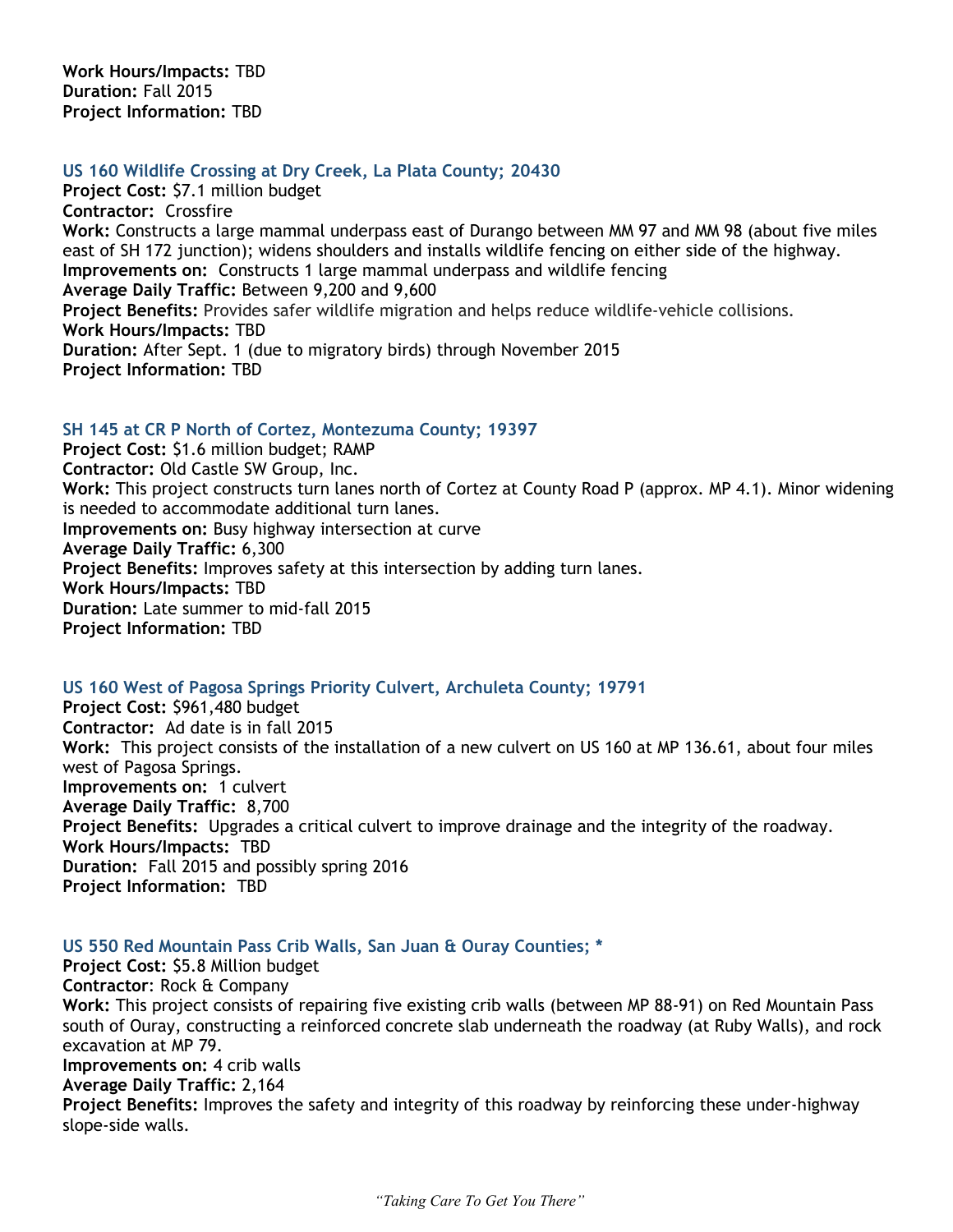**Work Hours/Impacts:** Anticipated travel impacts are some single-lane, alternating traffic, Monday through Friday at MP 88 (near the snow shed). There will be two nights of full closures to enable crews to install a pipe under the highway. These will be announced in advance.) In October, there will be full traffic stops in both directions between approximately MM 89-91 (Engineer Pass Road will remain accessible from the south and, at times, from the north); potentially, these closures will be half day only—hours to be determined. **Duration:** Estimated July into September 2015 **Project Information:** TBD

#### **ALAMOSA ENGINEERING RESIDENCY**

#### **US 285 Antonito, Conejos County; 18972**

**Project Cost: \$9.9 million budget; RAMP**

#### **Contractor: Concrete Works of Colorado**

Work: Provides concrete reconstruction from 2<sup>nd</sup> to 12<sup>th</sup> streets to address subgrade and roadway surface damage where heavy truck traffic exits; north of  $8<sup>th</sup>$  Street these improvements will include sidewalk improvements, updates of curb ramps for ADA compliance; partnering with the Town of Antonito (providing design) on storm/sewer drainage upgrades.

**Improvements on:** Approximately .66 miles, drainage system

**Average Daily Traffic:** 4,400 to 5,200

**Project Benefits: Improves the roadway surface through town, extending its life 30-plus years through concrete reconstruction and major drainage improvements.**

**Work Hours: Single-lane closures and periodic minor detours from** 7 a.m. to 7 p.m., Monday through Friday, with weekend work possible

**Duration: February 24 through late-October 2015**

**Project Information: (**970) 946-2834 or [info@heyredmarketing.com](mailto:info@heyredmarketing.com)

#### **US 50 Top of Monarch to Maysville, Chaffee County; 19629**

**Project Cost:** \$6 million budget

**Contractor:** A&S Construction

**Work:** This project extends from the top Monarch Pass (MP 199.8) east towards Maysville (MP 209.65, about six miles west of the US 285 junction in Poncha Springs. Work includes a two-inch asphalt overlay, bridge deck rehabilitation at Fox Creek, guardrail height adjustment, installation of drop inlets at cross culverts, replacement of faded traffic signs, slope and ditch paving, partial paving of parking areas, and construction of a westbound slow vehicle pull-out at MP 206.4.

**Improvements on:** 10 miles, 1 bridge deck, 1 slow vehicle pull-out

**Average Daily Traffic:** 2,200 – 2,900

**Project Benefits:** Improves the surface of the highway, including a bridge structure; improves drainage and upgrades safety with a slow vehicle pull-out, guardrail and signage.

**Duration:** May 7 through mid-August 2015

**Work hours/impacts:** Monday through Friday, 7 a.m. to 7 p.m., through the project's completion in mid-August, motorists will encounter single-lane, alternating traffic and reduced speed limit of 40 MPH throughout the project, with possible reduction in speed to 25 MPH at the bridge. Bridge work is scheduled to run until mid-June; during this time, a 12-foot width restriction will be in place at the bridge structure. **Project Information:** (719) 423-6220 or [MonarchPass50@gmail.com](mailto:MonarchPass50@gmail.com)

**US 160 South Fork to Monte Vista Chip Seal, Phase I, Rio Grande County; 20154 Project Cost:** \$1.65 million budget **Contractor:** Old Castle, SW Group, Inc. **Work:** This chip seal project is located on US 160 at MP 186.30 to MP 201.5 from the east side of South Fork to the Town of Del Norte. **Improvements on:** 15.2 miles **Average Daily Traffic:** 4,700 to 5,100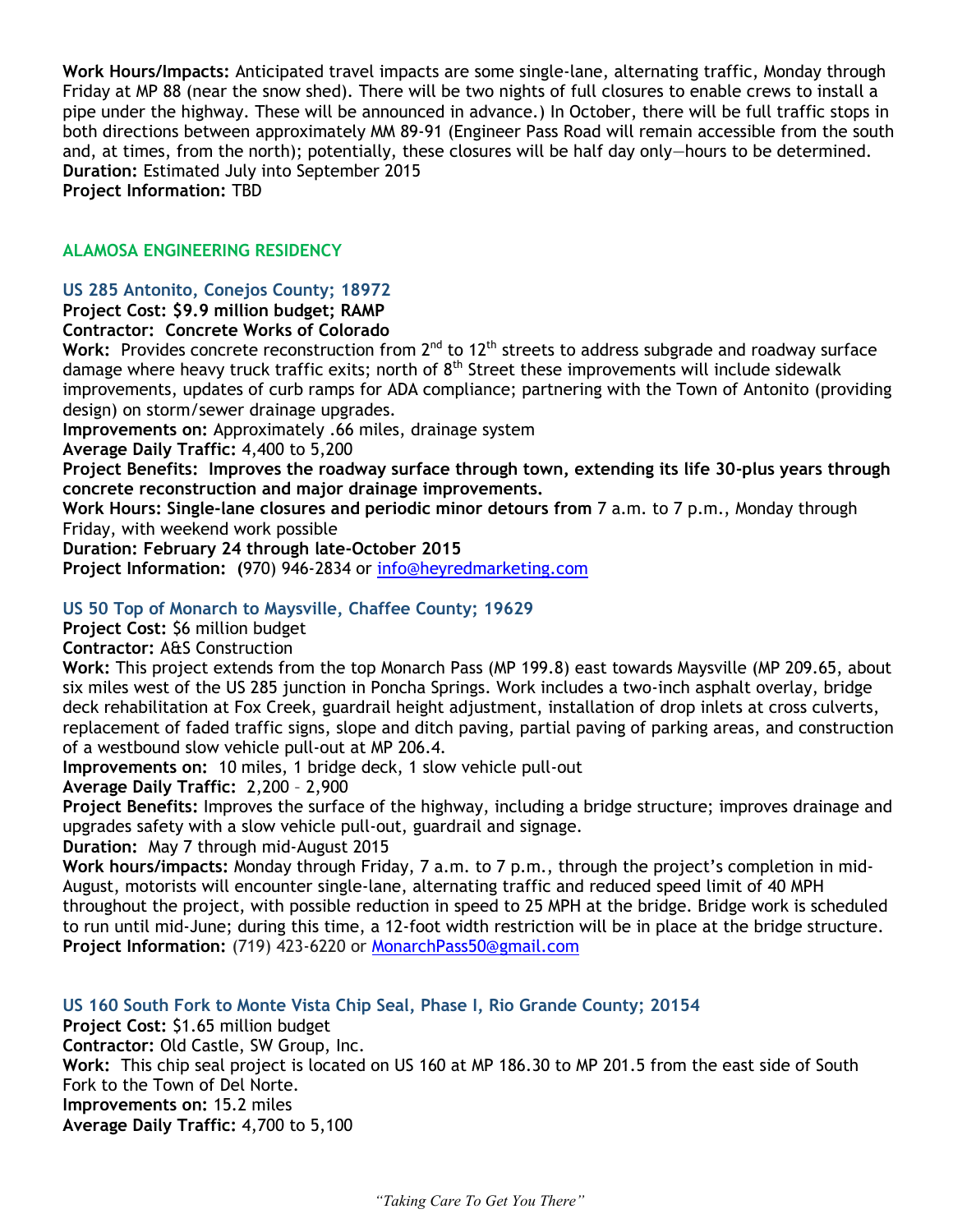**Project Benefits:** A chip seal provides preventative maintenance on a stretch of highway that is in good condition; it seals and protects the surface, prolonging its life. **Work Hours/Impacts:** TBD **Duration:** Mid-June to mid-July 2015 **Project Information:** TBD

#### **US 24 Trout Creek Pass Passing Lanes, Chaffee County; 19108**

**Project Cost:** \$9.7 million budget **Contractor:** Tezak Heavy Equipment, Inc. **Work:** Located northeast of Johnson Village, this project constructs two eastbound passing lanes, one between MP 217.5 and 218.5, and one between MP 221.7 and 222.64. Work includes rock excavation, pavement reconstruction, earthwork, signing and striping. **Improvements on:** 2 miles **Average Daily Traffic:** 3,800 **Project Benefits:** Increases safety by providing designated passing zones for motorists. **Work Hours/Impacts:** Late June/early July to early fall 2016 (with a winter suspension). **Duration:** TBD **Project Information:** TBD

#### **US 160 Junction of SH 17 to Fort Garland, Alamosa & Costilla Counties; 20431**

**Project Cost:** \$1.7 million budget **Contractor:** A-1 Chipseal Company **Work:** Chip seal resurfacing of the highway between MP 234 to MP 258.3 (SH 17 east to the west edge of Fort Garland). **Improvements on:** 24.3 miles **Average Daily Traffic:** 5,600 to 9,000 **Project Benefits:** A chip seal provides preventative maintenance on a stretch of highway that is in good condition; it seals and protects the surface, prolonging its life. **Work Hours/Impacts:** Likely Monday through Friday, from 7 a.m. to 7 p.m. **Duration:** July to August 2015 **Project Information:** TBD

#### **TRAFFIC & SAFETY ENGINEERING – REGIONWIDE**

**Region-wide Highway Striping, all counties in Region 5; 20567 Project Cost:** \$1.6 million budget **Contractor:** PMI (Pavement Markings, Inc.) **Work:** This project consists of epoxy and water-based highway striping and traffic markings (crosswalks, arrows, etc.) on 750 miles throughout the region. **Improvements on:** 750 miles of highway striping **Average Daily Traffic:** Varies across the region **Project Benefits:** Increases motorists' visibility and safer travel. **Work Hours/Impacts:** Monday through Saturday, all daylight hours; some single-lane, alternating traffic. **Duration:** March 30 through June 24, 2015 **Project Information:** (970) 385-1428

#### **US 50 Salida Striping Changes, Chaffee County; 20674**

**Project Cost:** \$160,000 budget **Ad Date**: Late May, 2015 **Work**: This project involves removal of existing striping, then restriping of highway to narrow travel lanes to add 5-foot-wide bike lanes and 1.5-foot buffer lanes (separating vehicle and bike lanes) on both sides of the highway. This project is located at MP 220 to MP 222.5, through Salida. **Improvements on:** 2.5 miles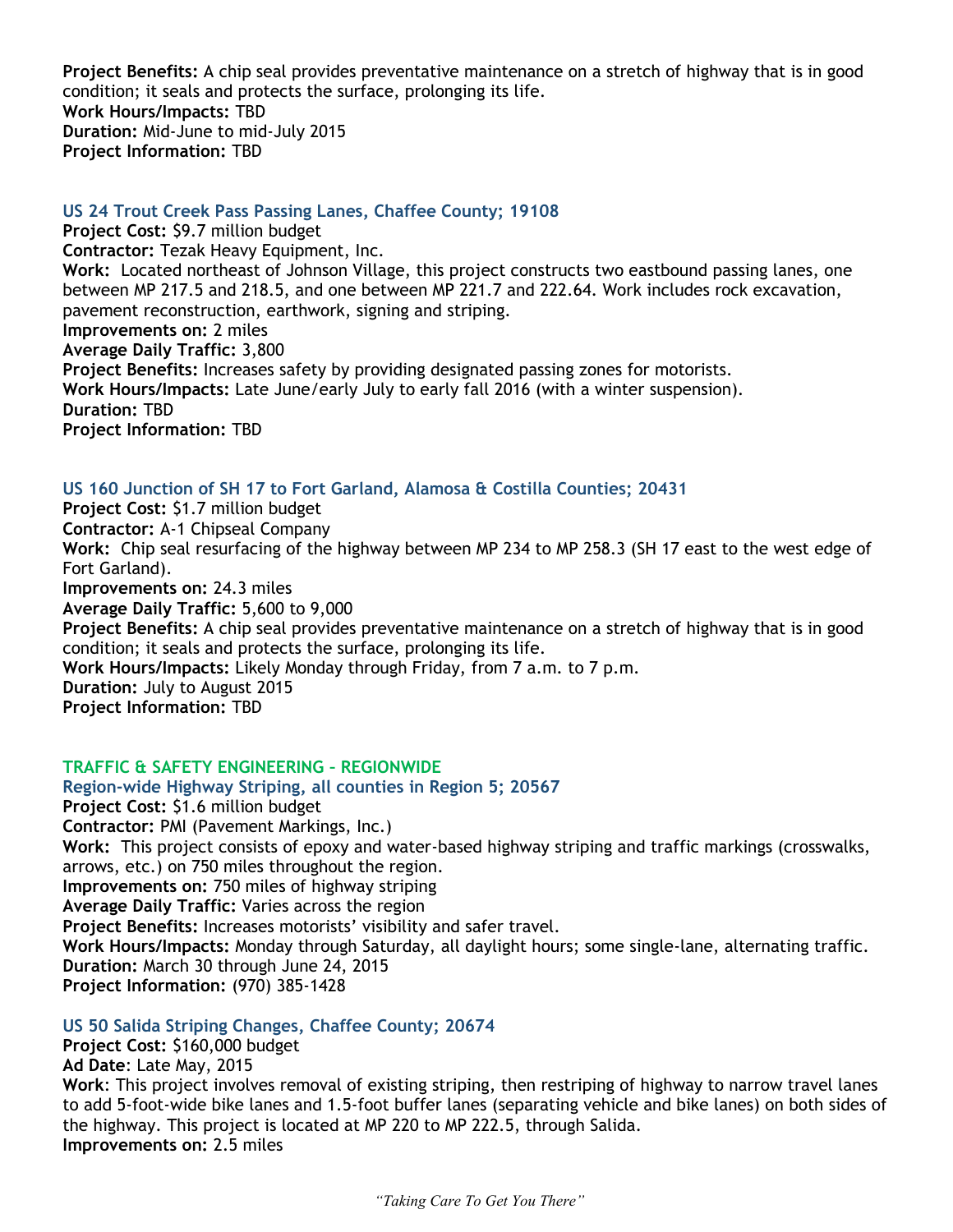**Average Daily Traffic:** 7,900 to 13,000 **Project Benefits:** Provides traffic calming through town; improves safety for vehicle turn movements; improves safety for pedestrians and bicyclists by slowing traffic and providing designated cycling lanes. **Work Hours/Impacts:** TBD **Duration:** Likely early/mid-July to mid-August **Project Information:** TBD

#### **SH 151/CR 521 Intersection Improvements, La Plata County; 19762**

**Project Cost:** \$815,702 budget **Contractor:** TBD **Work:** This project includes adding a continuous left-turn lane on SH 151 to serve both CR 521 (Buck Highway) to the north and CR 321 to the south; adds shoulders between MP 0.33 and MP 0.73. **Improvements on**: .5 miles, 1 intersection **Average Daily Traffic:** 2,900 + **Project Benefits:** Increases safety at this off-set intersection, where an accident history shows a higher incidence of collisions involving left-turning vehicles. **Work Hours/Impacts:** TBD **Duration:** Likely mid-June through August **Project Information:** TBD

#### **SH 172/CR 307 Intersection Improvement, La Plata County; 19740**

**Project Cost:** \$626,000 **Contractor:** Tricon 2, LLC **Work:** This project includes adding a left-turn deceleration lane from SH 172 onto CR 307 (between MP 21.9 and MP 22.4). **Improvements on**: .5 miles of highway, 1 intersection **Average Daily Traffic:** 7,100 to 9,300 **Project Benefits:** Increases safety at this intersection that receives increasingly high volumes of large truck traffic. **Work Hours/Impacts:** TBD **Duration:** Mid/late-May to **Project Information:** TBD

#### **US 550 La Plata County; 20650**

**Project Cost:** \$790,000 budget **Contractor:** Planned ad date is May 28, 2015

**Work:** Reducing through lanes from 4 to 2 between just south of the ski area north to Cascade (from MP 47.9 to 50.8), adding auxiliary turn lanes into ski parking and large subdivisions. Work will also include expanding chain-up and chain-down stations, adding lighting at the stations and installing a larger overhead electronic variable message sign.

**Improvements on:** 3 miles, 1 electronic variable message sign

**Average Daily Traffic:** 2,900

**Project Benefits:** Increases safety by providing turn lanes through this busy tourist/ski/trucking corridor; adds safety at chain stations by providing more space and lighting; improves traveler communications and safety through upgraded and relocated (approaching chain-up station) electronic signage. **Work Hours/Impacts:** TBD

## **Duration:** Dependent upon advertisement date, project could be underway late July through August (with sign installation likely occurring later in the fall).

**Project Information:** TBD

#### **SCHEDULED MAINTENANCE-CONTRACTED PROJECTS & "OTHER" PROJECTS**

*(These projects are not included in construction dollars being spent this season.)*  **US 550 Rock Fall Fence Maintenance, San Juan & Ouray Counties**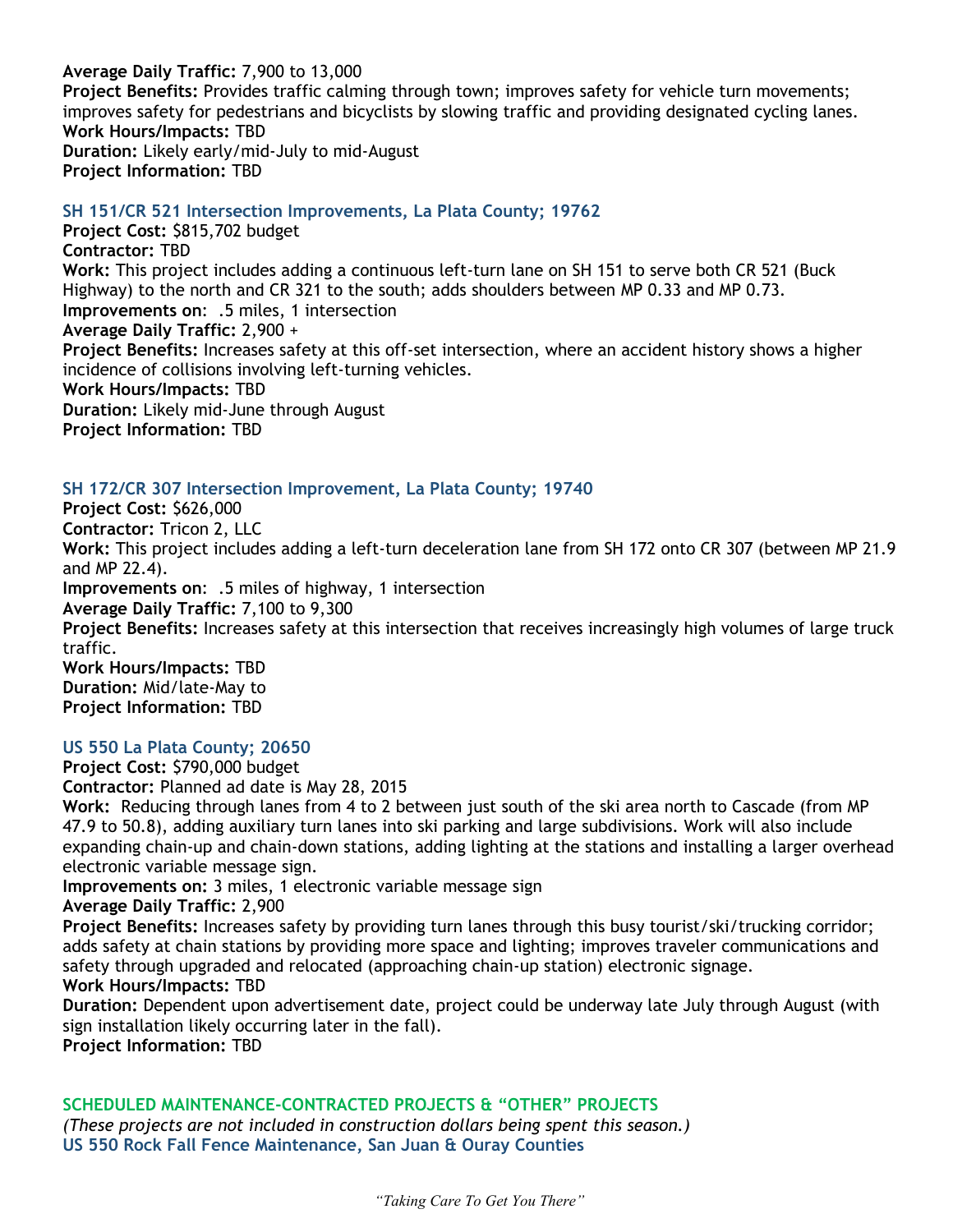**Project Cost:** TBD

**Work**: This project consists removing the mid-slope rock fall fence at Ruby Walls (approximately MM 90), clear captured rock debris, and reinstall the fence.

**Duration:** September 8, 2015 – approximately 5 days of work (potentially more, weather dependent) **Anticipated Travel Impacts:** Full traffic stops in both directions between approximately MM 90-91 (Engineer Pass Road will remain accessible from the south); potentially, these closures will be in effect from about 8:30 a.m. to noon, then from 1 p.m. to 5 p.m. (please note, these hours are not final.) **Project Information:** TBD

**US 550 San Miguel Power Association's power line repair, San Juan & Ouray Counties**

**Work**: The power company will repair downed transmission lines that were impacted in last year's rock fall event.

**Duration:** Late August-October 2015 (no full closures until after Labor Day)

**Anticipated Travel Impacts:** August 31 through September 3, some single-lane, alternating traffic, Monday through Friday is anticipated. After September 7 (Labor Day) and into October, there will be full traffic stops in both directions between approximately MM 90-91 (Engineer Pass Road will remain accessible from the south); potentially, these closures will be in effect from about 8:30 a.m. to noon, then from 1 p.m. to 5 p.m. (please note, these hours are not final and the duration of closures will depend upon final schedule coordination between CDOT and SMPA projects).

**Project Information:** TBD

#### **SH 145 at Keystone Hill Embankment, San Miguel County**

#### **Estimated Cost:** TBD

**Work:** Stabilize embankment below the highway between MP 78.5 and 78.8

**Duration:** Will start sometime after Labor Day (September 7) and is expected to take about one month to complete (this is an estimate only).

**Anticipated Travel Impacts:** Likely some single-lane, alternating traffic, Monday through Friday. **Project Information:** TBD

#### **SH 149 Creede Bridge over Willow Creek, Mineral County**

**Project Cost:** \$50,000 (\$25,000 CDOT Maintenance, \$25,000 contract to TLM constructors) **Contractor:** TLM Constructors (with CDOT maintenance crews)

**Work:** Rehabilitation of the bridge deck (MP 21.6), which required a full closure of the bridge. Crews removed the asphalt and one layer of timbers on the deck, replaced it with a concrete deck and overlaid it with asphalt. **Improvements on:** 1 bridge structure

**Average Daily Traffic:** 1,400

**Project Benefits:** Rehabilitates the bridge deck.

**Work Hours/Impacts:** The bridge was closed from April 27 through May 5 (done three days ahead of schedule); traffic was detoured onto local roads.

**Duration:** April 27 through May 5

**Project Information:** CDOT Region 5 Communications: (970) 385-1428

**Duration:** April 27 through May 5, 2015

**Project Information:** CDOT Region 5 Communications Manager, (970) 385-1428

#### **US 160 Pedestrian Crossing in Blanca, Costilla County; 20675**

#### **Estimated Cost:** \$60,000

**Work:** Installs solar LED Rapid Rectangular Flashing Beacon crossing signs at an existing crossing, several additional signs and new pavement markings.

**Duration:** Start after Labor Day (September 7) 2015 last for approximately one month. **Anticipated Travel Impacts:** Likely some single-lane, alternating traffic, Monday through Friday. **Project Information:** TBD

#### **OFF-SYSTEMS LOCAL AGENCY PARTNERSHIP PROJECTS**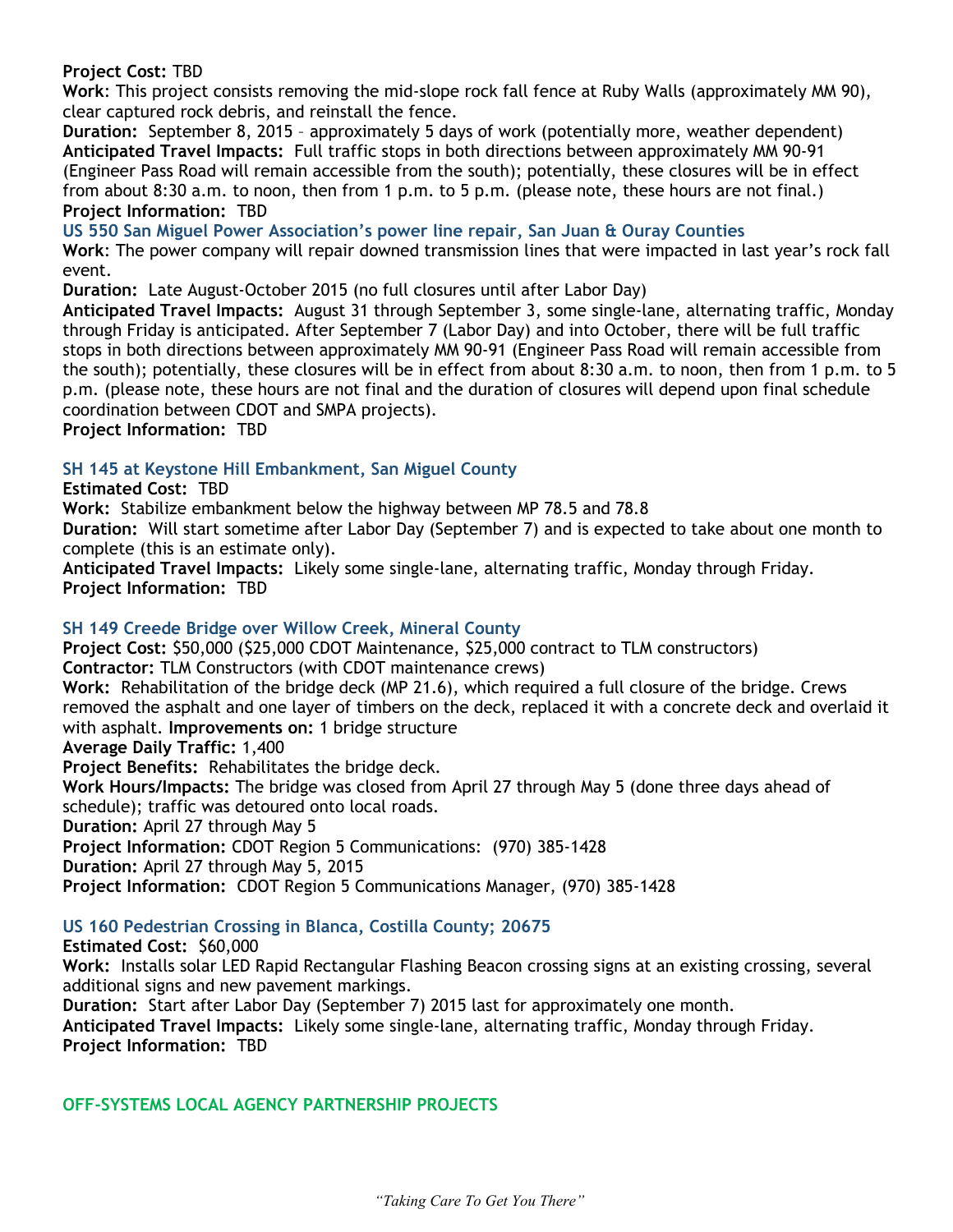*(Off-systems projects are those constructed—in most cases—outside or adjacent to the state highway system; they are projects that enhance the state's and local community's transportation system. Funding for these partnership projects is administered by CDOT through the federal Transportation Alternatives Program and matched (about 20 percent) by the local agency.)*

#### **US 160/Wilson Gulch Road Extension, La Plata County; 19902**

**Local Agency:** City of Durango **Contractor:** Old Castle, SW Inc. **Cost:** \$8.2 million budget; RAMP **Work:** This project consists of the construction of a 3,516 linear feet section of Wilson Gulch Road from US 160/550 interchange roundabout and existing Wilson Gulch Road to the east. Work includes construction of four lanes with raised median and center turn lanes. **Duration:** February 2014 to December 2015

#### **Poncha Springs CR 120 Extension, Chaffee County; 17895**

**Local Agency:** Town of Poncha Springs **Contractor:** Deisslin Structures Inc. **Cost:** \$586,153 budget **Work:** This project includes constructing a shared-used path on Chaffee County Road 120 to Fairgrounds. **Duration:** TBD

#### **Salida US 50 Sidewalks Phase III; 19225**

**Local Agency:** City of Salida **Planned Ad Date**: January 2015 **Cost:** \$566,671 budget **Work:** This project includes sidewalks, ADA, buffer strip, and lighting US50 from CR107 east. **Duration:** TBD

#### **SLV Los Caminos Portal Entry; 19482**

**Local Agency:** Sangre Cristo National Historic Association **Planned Ad Date**: February 26, 2015 **Cost:** \$196,250 budget **Work:** This project includes the installation of various scenic byway portal information signs. This project will place signs at pullouts on SH 17 near state line, US 285/17 in Antonito, SH 159 SW of San Luis, Hwy 160 East of Fort Garland, Hwy 160/17 intersection in Alamosa, SH 15- Monte Vista wildlife area, Cumbres Pass at Los Pinos River overlook, Conejos Canyon overlook, and SH 150/US 160 intersection-Sand Dunes Rd. **Duration:** TBD

#### **Buena Vista Arizona Street, Bike Lane and Trail; 17133**

**Local Agency:** Town of Buena Vista **Planned Ad Date:** Spring/Summer of 2015 **Cost:** \$571,300 budget **Work:** This projects consists of widening the shoulder for a bike lane and shared use path. **Duration:** TBD

#### **Needham Elementary Connect; 20220**

**Local Agency**: City of Durango **Planned Ad Date:** Late spring/early summer of 2015 **Cost:** \$291,885 budget **Work:** This project includes sidewalks and curb ramps west of Needham Elementary in Durango. **Duration:** TBD

#### **FASTER Transit SMART 160 Path; 18346**

**Local Agency:** City of Durango **Planned Ad Date:** Fall 2016 or spring 2016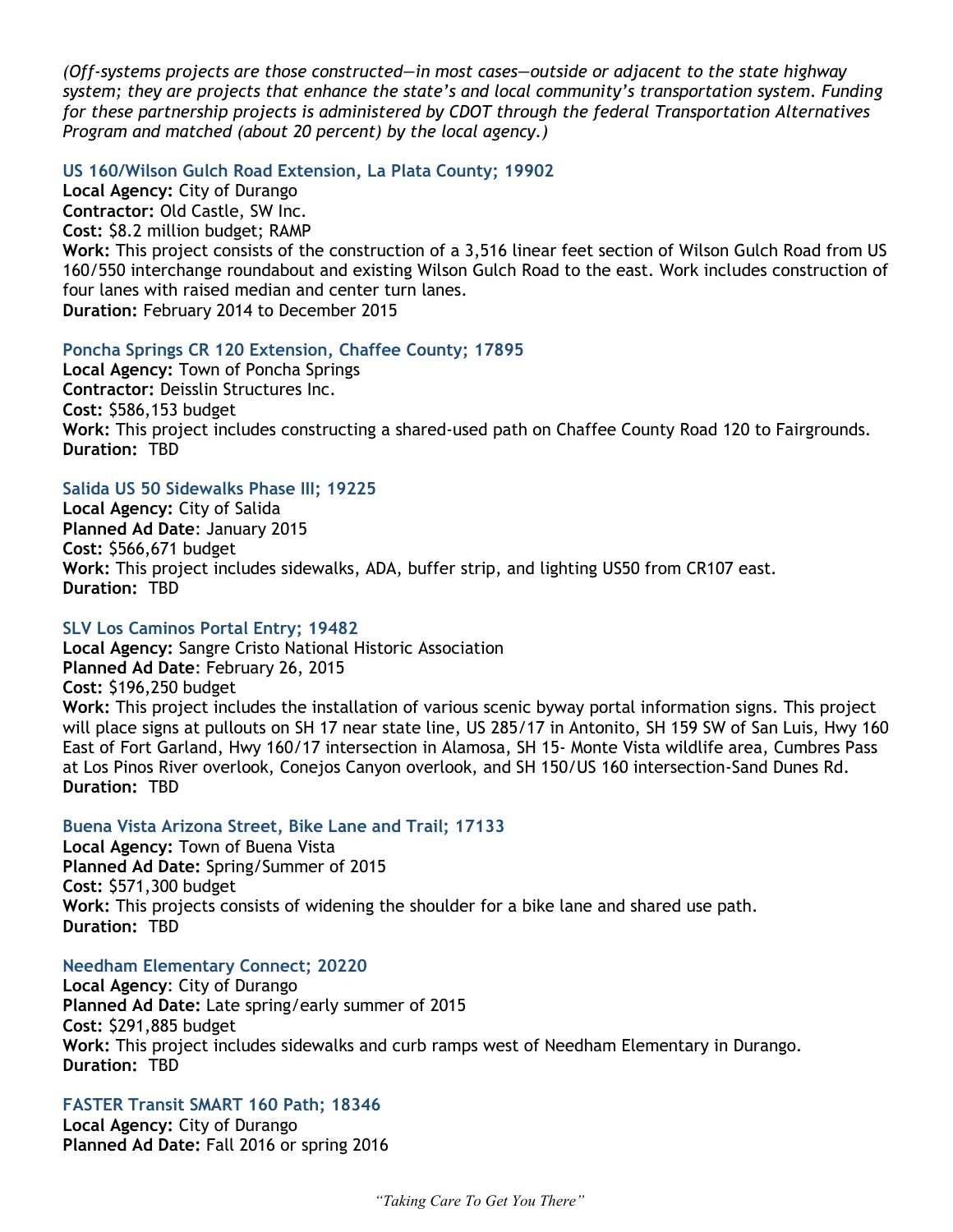**Cost:** \$1.1 million budget

**Work:** This project consists of the construction of a concrete shared use path in Grandview (US 550/160 interchange to hospital). **Duration:** TBD

#### **Pagosa Springs 8th St to 11th St along US 160; 18307**

**Local Agency:** Town of Pagosa Springs **Planned Ad Date**: Summer 2015 **Cost:** \$312,500 budget Work: This project includes the construction of sidewalks from 8<sup>th</sup> St to 11<sup>th</sup> St along US 160 in Pagosa Springs. **Duration:** TBD

#### **Bayfield Los Pinos Twin Bridges; 18888**

**Local Agency:** Town of Bayfield **Planned Ad Date:** Summer 2015 **Cost:** \$4.3 million budget **Work:** This bridge replacement project is located at Bayfield Pkwy (former US 160E) over Los Pinos River. This project also includes an underpass and shared use path between Eagle Park and downtown Bayfield. **Duration:** TBD

#### **Mancos US 160/ Beech St Pedestrian Crossing; 20512**

**Local Agency:** Town of Mancos **Planned Ad Date:** Fall 2015 **Cost:** \$93,460 budget **Work:** This project includes the design and construction of a pedestrian crossing across US 160 in Mancos. **Duration:** TBD

#### **US 550 Durango North Main Ave ADA Ramps; 20641**

*\_\_\_\_\_\_\_\_\_\_\_\_\_\_\_\_\_\_\_\_\_\_\_\_\_\_\_\_\_\_\_\_\_\_\_\_\_\_\_\_\_\_\_\_\_\_*

**Local Agency:** City of Durango **Planned Ad Date:** Summer of 2015 **Cost:** \$384,000 budget **Work:** This project includes the design and construction of ADA ramps on North Main Ave in Durango. **Duration:** TBD

#### **La Plata County Park-N-Ride; 18351**

**Local Agency:** La Plata County **Planned Ad Date:** Fall of 2015 **Cost:** \$120,000 budget **Work:** This project consists of the construction of a Park-N-Ride at US 550 and La Plata CR 302. **Duration:** TBD **Town of Ridgway- Phase 5; 19224 Local Agency:** Town of Ridgway (managed by Ridgway) **Planned Ad Date:** Fall of 2015 or spring of 2016 **Cost:** \$370,125 budget **Work:** This project includes sidewalks, lighting and ADA improvements around Town Park. **Duration:** Possible fall 2015 or spring/summer 2016, ad date dependent

**Statewide/Regional Project Information:** To get information on CDOT projects statewide, call 511, log on to [www.cotrip.org,](http://www.cotrip.org/) or sign up for email or text messages on project updates by going to [www.codot.gov](http://www.codot.gov/) and choosing "Contact Us," then "Email & Text Alerts."